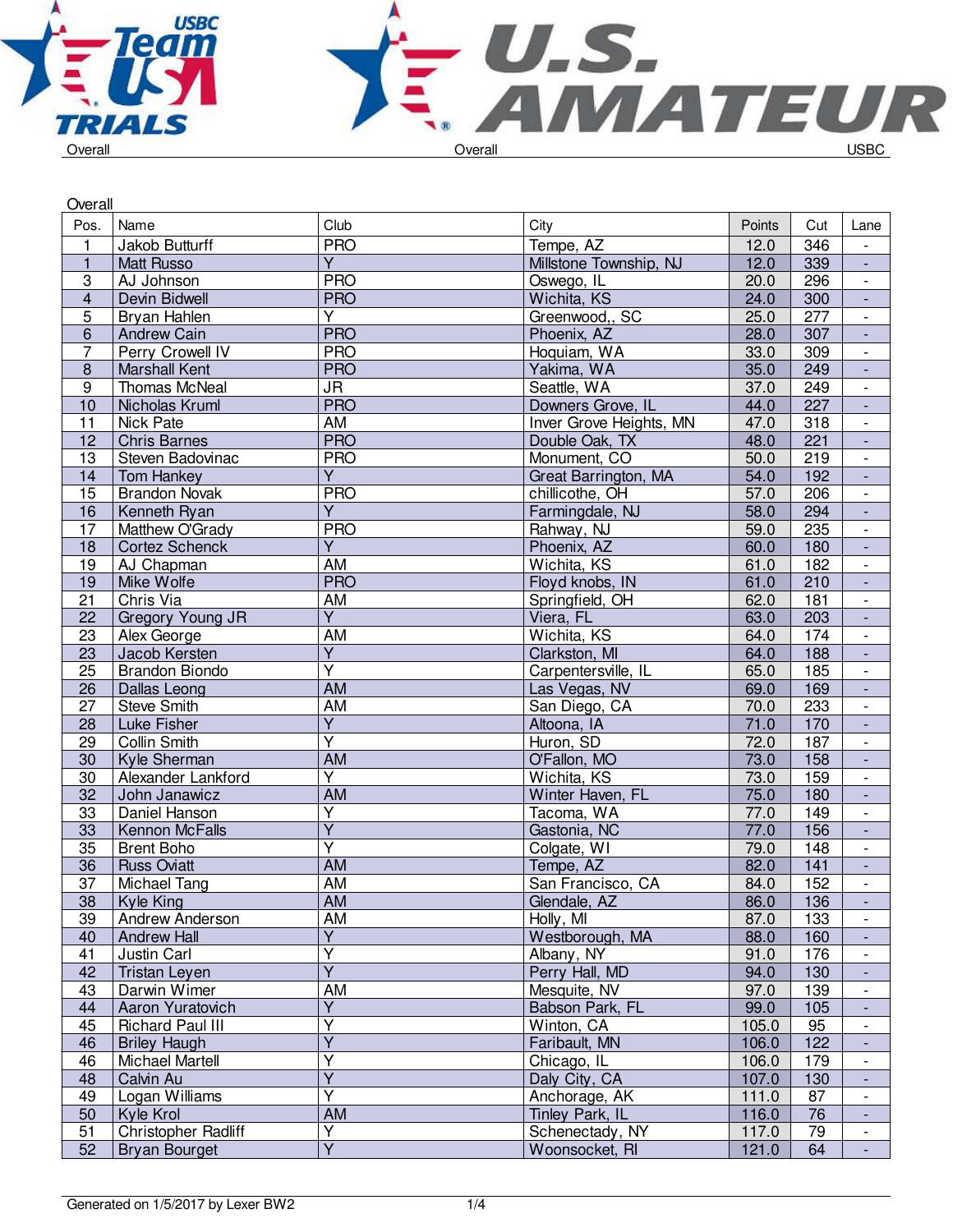



| Overall (Next 1) |  |
|------------------|--|

| Pos.            | Name                     | Club                              | City                    | Points | Cut             | Lane                     |
|-----------------|--------------------------|-----------------------------------|-------------------------|--------|-----------------|--------------------------|
| 52              | Joshua Pate              | $\overline{Y}$                    | Inver Grove Heights, MN | 121.0  | 68              | $\overline{\phantom{a}}$ |
| 54              | <b>Brian Gaines</b>      | <b>AM</b>                         | Philadelphia, PA        | 122.0  | $\overline{57}$ | $\overline{\phantom{a}}$ |
| 55              | Andrew Cannuli           | $\overline{Y}$                    | Moorestown, NJ          | 126.0  | 60              | $\overline{\phantom{a}}$ |
| 56              | Andrew Heritage          | $\overline{Y}$                    | Evansville, WI          | 128.0  | $\overline{48}$ | $\Box$                   |
| 57              | <b>Brandon Martin</b>    | AM                                | Derby, KS               | 129.0  | 65              | $\mathbb{L}$             |
| 58              | Anthony Naujokas         | $\overline{Y}$                    | Lake Ronkonkoma, NY     | 133.0  | 42              | $\blacksquare$           |
| 59              | Anthony Schanen          | Υ                                 | Glendale, CA            | 136.0  | $-132$          | $\overline{\phantom{a}}$ |
| 60              | Joshua Rondino           | $\overline{\mathsf{Y}}$           | Lilburn, GA             | 137.0  | 44              | $\overline{\phantom{a}}$ |
| 60              | <b>Ryan Winters</b>      | $\overline{\mathsf{Y}}$           | Livonie, MI             | 137.0  | 46              | $\overline{\phantom{a}}$ |
| 60              | Jacob Klein              | $\overline{\mathsf{Y}}$           | East Islip, NY          | 137.0  | 48              | $\overline{\phantom{a}}$ |
| 63              | <b>Matthew Farber</b>    | <b>AM</b>                         | O'Fallon, IL            | 139.0  | $\overline{34}$ | $\overline{\phantom{a}}$ |
| 64              | <b>Ric McCormick</b>     | <b>AM</b>                         | Cincinnati, OH          | 140.0  | $\overline{35}$ | $\overline{\phantom{a}}$ |
| 64              | Kendle Miles             | $\overline{AM}$                   | Daytonya Beach, FL      | 140.0  | 68              | $\overline{\phantom{a}}$ |
| 66              | Dakota Vostry            | $\overline{Y}$                    | Chicago, IL             | 143.0  | 46              | $\Box$                   |
| 67              | William Boston           | $\overline{\mathsf{Y}}$           | Evansville, IN          | 144.0  | 35              | $\blacksquare$           |
| 68              | Kevin Valmonte           | <b>AM</b>                         | Upland, CA              | 146.0  | 15              | $\overline{\phantom{a}}$ |
| 69              | <b>Timothy Gruendler</b> | AM                                | St. Louis, MO           | 147.0  | 41              | $\overline{\phantom{a}}$ |
| 70              | Jacob Dunnum             | $\overline{Y}$                    | La Crosse, WI           | 148.0  | 11              | $\overline{\phantom{a}}$ |
| 70              | Donovan Koff             | $\overline{\mathsf{Y}}$           | Las Vegas, NV           | 148.0  | $\overline{9}$  | $\overline{\phantom{a}}$ |
| $\overline{72}$ | Ryan Liederbach          | $\overline{Y}$                    | Macedonia, OH           | 150.0  | $\overline{17}$ | $\overline{\phantom{a}}$ |
| $\overline{72}$ |                          | AM                                |                         |        | $\overline{9}$  |                          |
|                 | Brian Monnette Jr.       |                                   | Lakewood, WA            | 150.0  |                 | $\overline{\phantom{a}}$ |
| 74              | Pete Vergos              | $\overline{\mathsf{J}\mathsf{R}}$ | Apopka, FL              | 151.0  | $\overline{23}$ | $\overline{\phantom{a}}$ |
| $\overline{75}$ | Zachary Hattori          | <b>AM</b>                         | Henderson, NV           | 153.0  | $\overline{7}$  | $\blacksquare$           |
| 75              | Andrew Letscher          | $\overline{Y}$                    | Canfield, OH            | 153.0  | $\overline{5}$  | $\blacksquare$           |
| $\overline{77}$ | William Goodman          | $\overline{\mathsf{Y}}$           | O'Fallon, IL            | 154.0  | $\overline{19}$ | $\overline{\phantom{a}}$ |
| 77              | <b>Brandon Wanders</b>   | AM                                | Trabuco Canyon, CA      | 154.0  | $\frac{5}{-3}$  | $\blacksquare$           |
| 79              | Donovan Thomas           | $\overline{\mathsf{Y}}$           | Longmont, CO            | 156.0  |                 | $\overline{\phantom{a}}$ |
| 80              | James Grago III          | <b>PRO</b>                        | Hampstead, NC           | 157.0  | $\overline{16}$ | $\overline{\phantom{a}}$ |
| 80              | Ken Hayase-Fong          | Y                                 | Pearl City, HI          | 157.0  | $-7$            | $\overline{\phantom{a}}$ |
| 82              | <b>Andrew Lazarchick</b> | $\overline{Y}$                    | Brick, NJ               | 158.0  | $\overline{7}$  | $\overline{\phantom{a}}$ |
| 83              | Michael Duran            | <b>PRO</b>                        | Banning, CA             | 159.0  | $\overline{-2}$ | $\overline{\phantom{a}}$ |
| 84              | <b>Matthew Diamond</b>   | AM                                | Centerville, OH         | 163.0  | $\overline{7}$  | $\overline{\phantom{a}}$ |
| 84              | <b>Brandon Knowles</b>   | $\overline{\mathsf{Y}}$           | Westminster, CO         | 163.0  | $-19$           | $\blacksquare$           |
| 86              | Brennan Haugh            | $\overline{Y}$                    | Faribault, MN           | 164.0  | $-6$            | $\Box$                   |
| 87              | <b>Bradley Crouse</b>    | $\overline{\mathsf{Y}}$           | Nazareth, PA            | 167.0  | $-24$           | $\overline{\phantom{a}}$ |
| 88              | <b>Jake Rollins</b>      | $\overline{\mathsf{Y}}$           | Glen Rock, NJ           | 168.0  | $-13$           | ÷,                       |
| 89              | DeeRonn Booker           | AM                                | Anaheim, CA             | 176.0  | $-56$           | $\overline{\phantom{a}}$ |
| 90              | Darren Tang              | <b>PRO</b>                        | San Francisco, CA       | 177.0  | $-20$           |                          |
| 91              | <b>Matthew Santos</b>    | AM                                | Broomfield, CO          | 178.0  | $-39$           | $\overline{\phantom{a}}$ |
| 91              | <b>Tyrell Ingalls</b>    | $\overline{Y}$                    | Loganville, GA          | 178.0  | $-35$           |                          |
| 91              | <b>Tanner Spacey</b>     | AM                                | Burien, WA              | 178.0  | $-26$           | $\overline{\phantom{a}}$ |
| 94              | Meeco Walker             | $\overline{Y}$                    | East Cleveland, OH      | 179.0  | $-27$           |                          |
| 95              | Steve Lemke              | AM                                | Nacogdoches, TX         | 180.0  | $-43$           | $\overline{\phantom{a}}$ |
| 96              | Casey Cohagan            | $\overline{Y}$                    | Fairport Harbor, OH     | 182.0  | $-77$           | $\overline{\phantom{a}}$ |
| 97              | TJ Rock                  | $\overline{Y}$                    | henderson, NV           | 186.0  | $-46$           | $\overline{\phantom{a}}$ |
| 98              | <b>Jeffrey Bartos</b>    | <b>AM</b>                         | Palatine, IL            | 189.0  | $-96$           | $\overline{\phantom{a}}$ |
| 99              | Ryan Mooney              | AM                                | Carterville, IL         | 190.0  | $-62$           | $\overline{\phantom{a}}$ |
| 100             | Ronnie Fujita            | AM                                | El Sobrante, CA         | 191.0  | $-63$           | $\overline{\phantom{a}}$ |
| 100             | <b>Reed Ross</b>         | AM                                | Faribault, MN           | 191.0  | $-116$          | $\overline{\phantom{a}}$ |
| 102             | Luke Bow                 | AM                                | Temecula, CA            | 193.0  | $-118$          | $\overline{\phantom{a}}$ |
| 103             | Jordan Bryant            | Y                                 | Detroit, MI             | 194.0  | $-55$           | $\overline{\phantom{a}}$ |
|                 | <b>Jack Cook</b>         | $\overline{\mathsf{Y}}$           | Denville, NJ            | 195.0  | $-78$           |                          |
| 104             |                          | $\overline{\mathsf{Y}}$           |                         |        |                 |                          |
| 105             | Hunter Kempton           |                                   | Buzzards Bay, MA        | 198.0  | $-84$           |                          |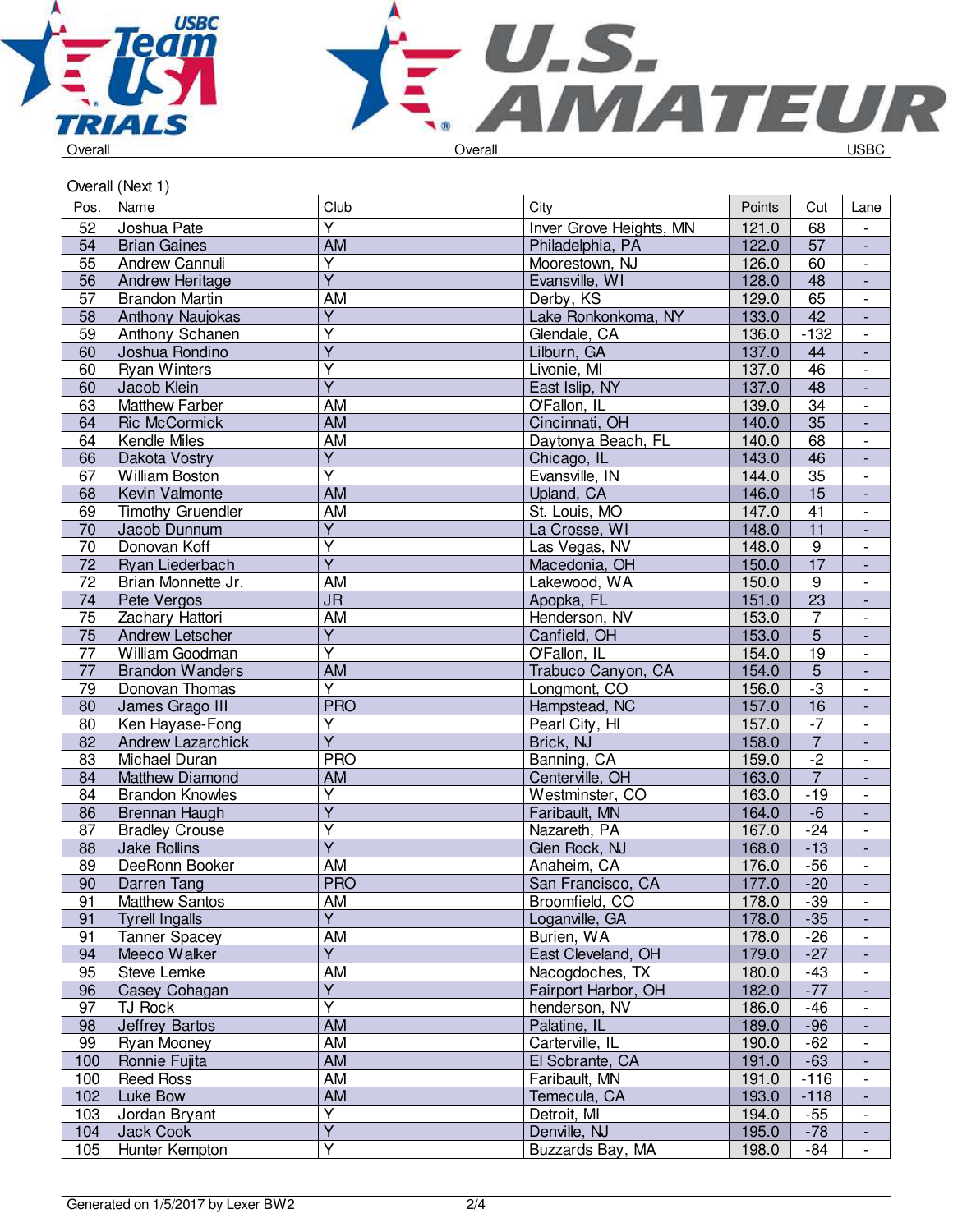



|      | Overall (Next 2)          |                         |                       |        |        |                          |
|------|---------------------------|-------------------------|-----------------------|--------|--------|--------------------------|
| Pos. | Name                      | Club                    | City                  | Points | Cut    | Lane                     |
| 106  | Daniel Bolan              | $\overline{Y}$          | Orlando, FL           | 199.0  | $-70$  |                          |
| 107  | <b>Tyger Miller</b>       | $\overline{\mathsf{Y}}$ | Klamath Falls, OR     | 200.0  | $-79$  | $\blacksquare$           |
| 107  | Lucas Perdieu             | AM                      | De Witt, IA           | 200.0  | $-81$  | $\blacksquare$           |
| 109  | <b>Chase Benites</b>      | $\overline{\mathsf{Y}}$ | Grandville, MI        | 201.0  | $-81$  | $\overline{\phantom{a}}$ |
| 110  | <b>Willie Rushing</b>     | <b>AM</b>               | Southfield, MI        | 203.0  | $-103$ | $\overline{\phantom{a}}$ |
| 111  | Jacob Gill                | AM                      | Albuquerque, NM       | 204.0  | $-87$  | $\overline{\phantom{a}}$ |
| 112  | <b>Gregory Tack</b>       | $\overline{Y}$          | Port Murray, NJ       | 205.0  | $-100$ |                          |
| 113  | Jonathan Bowman           | $\overline{Y}$          | Peru, NY              | 215.0  | $-102$ | $\overline{\phantom{a}}$ |
| 114  | Logan Langer              | $\overline{\mathsf{Y}}$ | Owatonna, MN          | 218.0  | $-103$ | $\blacksquare$           |
| 115  | Chase Kaufman             | Υ                       | Swartz Creek, MI      | 219.0  | $-112$ | $\blacksquare$           |
| 116  | Mason Yamada              | $\overline{\mathsf{Y}}$ | Kenai, AK             | 220.0  | $-139$ |                          |
| 117  | <b>Kyle Ortiz</b>         | <b>AM</b>               | Mililani, HI          | 221.0  | $-115$ | $\mathbb{L}$             |
| 118  | <b>Brett Barrientes</b>   | <b>AM</b>               | Grovetown, GA         | 224.0  | $-159$ | $\Box$                   |
| 118  | Zachary Vitelli           | Υ                       | Annandale, NJ         | 224.0  | $-130$ | $\overline{\phantom{a}}$ |
| 120  | Jerod Hromek              | Y                       | Towanda, KS           | 226.0  | $-122$ | $\overline{\phantom{a}}$ |
| 120  | Alexander Martin          | $\overline{\mathsf{Y}}$ | Smyrna, GA            | 226.0  | $-144$ |                          |
| 122  | Alec Dudley               | $\overline{\mathsf{Y}}$ | Anchorage, AK         | 227.0  | $-127$ |                          |
| 123  | Alex Aguirre              | $\overline{\mathsf{Y}}$ | Tracy, CA             | 229.0  | $-126$ | $\overline{\phantom{a}}$ |
| 123  | Julian Zavala             | $\overline{Y}$          | Downey, CA            | 229.0  | $-147$ | $\overline{\phantom{a}}$ |
| 125  | Joe Gerencser             | Ÿ                       | Henderson, NV         | 232.0  | $-133$ |                          |
| 126  | Kaan Kurt                 | $\overline{\mathsf{Y}}$ | Leland, NC            | 233.0  | $-131$ |                          |
| 127  | Thomas Peters             | AM                      | Belleville, IL        | 237.0  | $-163$ | $\mathbb{L}$             |
| 128  | Craig Yamada              | AM                      | Kaneohe, HI           | 238.0  | $-164$ | $\Box$                   |
| 129  | Sean Wilcox               | Y                       | Altamonte Springs, FL | 241.0  | $-163$ | $\overline{\phantom{a}}$ |
| 130  | <b>Chaz Dennis</b>        | $\overline{\mathsf{Y}}$ | Galloway, OH          | 242.0  | $-157$ | $\blacksquare$           |
| 131  | <b>Ryan Dudley</b>        | Ÿ                       | Anchorage, AK         | 243.0  | $-179$ |                          |
| 131  | Jordan Nunn               | $\overline{Y}$          | Flint, MI             | 243.0  | $-159$ | $\blacksquare$           |
| 133  | Eric Cox                  | <b>AM</b>               | San Diego, CA         | 246.0  | $-175$ | $\overline{\phantom{a}}$ |
| 134  | Kevin Jones               | <b>AM</b>               | Covina, CA            | 247.0  | $-173$ | $\blacksquare$           |
| 135  | <b>Tyler Kurcz</b>        | Ÿ                       | Hanover Park, IL      | 250.0  | $-223$ | $\blacksquare$           |
| 135  | Steven Kushner            | $\overline{Y}$          | Skokie, IL            | 250.0  | $-269$ | $\Box$                   |
| 137  | Kevin Fischer             | $\overline{Y}$          | Winter Park, FL       | 251.0  | $-202$ | $\overline{\phantom{a}}$ |
| 138  | Jacob Fukuyama            | <b>AM</b>               | Aiea, HI              | 254.0  | $-183$ | $\blacksquare$           |
| 139  | Joshua Taylor             | AM                      | Marina Del Rey, CA    | 258.0  | $-196$ | $\overline{\phantom{a}}$ |
| 140  | Matthew C. Stephens       | $\overline{Y}$          | Houston, TX           | 259.0  | $-193$ | $\overline{\phantom{a}}$ |
| 141  | Nick Archacki             | $\overline{\mathsf{Y}}$ | Saegertown, PA        | 261.0  | $-197$ |                          |
| 142  | Sergio Torres             | $\overline{Y}$          | Henderson, NV         | 263.0  | $-231$ |                          |
| 143  | Kyle Andrews              | Υ                       | Oceanside, CA         | 265.0  | $-206$ | $\overline{\phantom{a}}$ |
| 144  | <b>Trent Mitchell</b>     | AM                      | Chicago, IL           | 268.0  | $-220$ |                          |
| 145  | Kennison Andrews          | $\overline{\mathsf{Y}}$ | Oceanside, CA         | 269.0  | $-218$ |                          |
| 145  | Igar Rodriguez            | $\overline{\mathsf{Y}}$ | Miami, FL             | 269.0  | $-214$ |                          |
| 147  | <b>Robert Altieri</b>     | <b>PRO</b>              | Vancouver, WA         | 270.0  | $-221$ | $\overline{\phantom{a}}$ |
| 148  | <b>Teagan Smale</b>       | Y                       | Boulder City, NV      | 271.0  | $-220$ | $\blacksquare$           |
| 149  | Joseph Grondin            | Y                       | San Pedro, CA         | 272.0  | $-247$ | $\overline{\phantom{a}}$ |
| 150  | Chris Bauman              | AM                      | Las Vegas, NV         | 273.0  | $-225$ | $\overline{\phantom{a}}$ |
| 151  | Nick Kross                | Υ                       | New Lenox, IL         | 276.0  | $-255$ | $\overline{\phantom{a}}$ |
| 152  | Avery Wolf                | $\overline{Y}$          | Skokie, IL            | 278.0  | $-251$ |                          |
| 152  | <b>Grant Oehler</b>       | $\overline{\mathsf{Y}}$ | Carmel, IN            | 278.0  | $-236$ | $\overline{\phantom{a}}$ |
| 154  | <b>Christopher Grimes</b> | Ÿ                       | Lees Summit, MO       | 282.0  | $-255$ | $\overline{\phantom{a}}$ |
| 155  | Matthew Graham            | <b>PRO</b>              | Stockton, CA          | 294.0  | $-300$ |                          |
| 155  | <b>Gunther Grinde</b>     | Y                       | Prior Lake, MN        | 294.0  | $-293$ | $\blacksquare$           |
| 157  | <b>Conner Kolessides</b>  | Ÿ                       | Great Falls, VA       | 296.0  | $-289$ | $\overline{\phantom{a}}$ |
| 158  | Alexander Angell          | $\overline{Y}$          | Unionville, CT        | 300.0  | $-325$ | $\blacksquare$           |